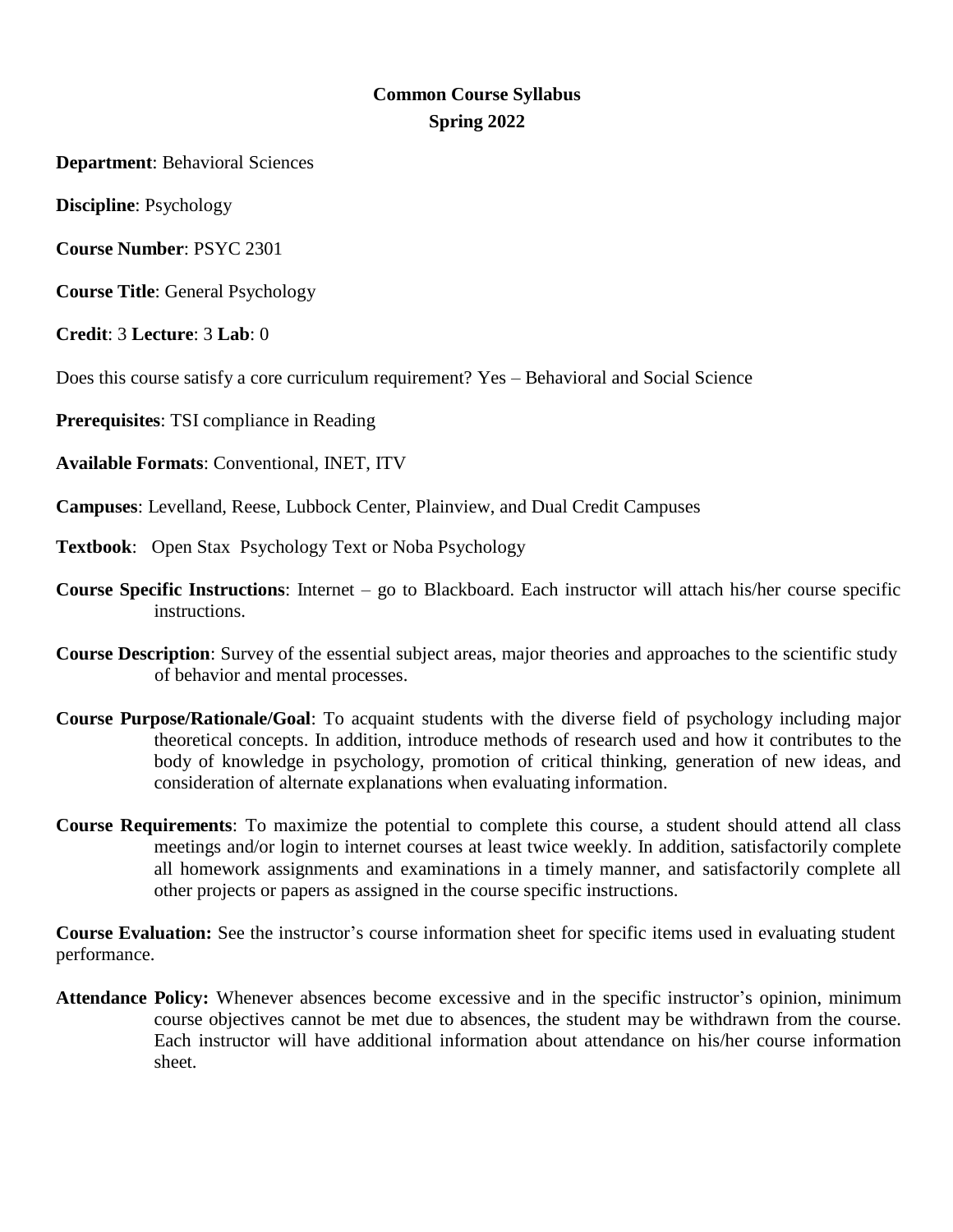## Student Learning Outcomes (SLOs)/Competencies:

Upon successful completion of this course, students will:

- 1. Identify various research methods and their characteristics used in the scientific study of psychology.
- 2. Describe the historical influences and early schools of thoughts that shaped the field of psychology.
- 3. Describe some of the prominent perspectives and approaches used in the study of psychology
- 4. Use terminology unique to the study of psychology.
- 5. Describe accepted approaches and standards in psychological assessment and evaluation.
- 6. Identify factors in physiological and psychological processes involved in human behavior.

## **Core Objectives addressed**:

- **Communication skills** to include effective written, oral and visual communication.
- **Critical thinking skills** to include creative thinking, innovation, inquiry and analysis, evaluation and synthesis of information.
- **Empirical and Quantitative skills** to include the manipulation and analysis of numerical data or observable facts resulting in informed conclusions.
- **Social Responsibility** to include the demonstrated intercultural knowledge and competence, knowledge of civic responsibility, and the ability to engage effectively in regional, national and global communities.

**Disability Accommodations:** While it is the faculty's responsibility to ensure that the learning environment is accessible, students must request accommodations. Faculty must include the following statements on their syllabus, which directs students with disabilities to the Disability Services Office. SPC Standard Disability Statement Students with disabilities, including but not limited to physical, psychiatric, or learning disabilities, who wish to request accommodations in this class should notify the Disability Services Office early in the semester so that the appropriate arrangements may be made. Processing time could take up to 30 days once paperwork has been submitted. In accordance with federal law, a student requesting accommodations must provide acceptable documentation of his/her disability to the Disability Services Office. For more information, call or visit the Disability Services Office at Levelland (Student Health & Wellness Office) 806-7162577, Reese Center (Building 8) & Lubbock Center 806-716-4675, or Plainview Center (Main Office) 806-716-4302 or 806-296-9611.

**Non-Discrimination Statement** South Plains College does not discriminate on the basis of race, color, religion (creed), gender, gender expression, marital status, sexual orientation, military status, national origin, sex, disability or age in its programs and activities. All SPC courses meet federal regulations under Title II of the ADA, Sections 504 of the Rehabilitation Act of 1973. The following person has been designated to handle inquiries regarding the non-discrimination policies: Vice President for Student Affairs, South Plains College -1401 College Avenue, Box 5, Levelland, TX 79336, 806716-2360.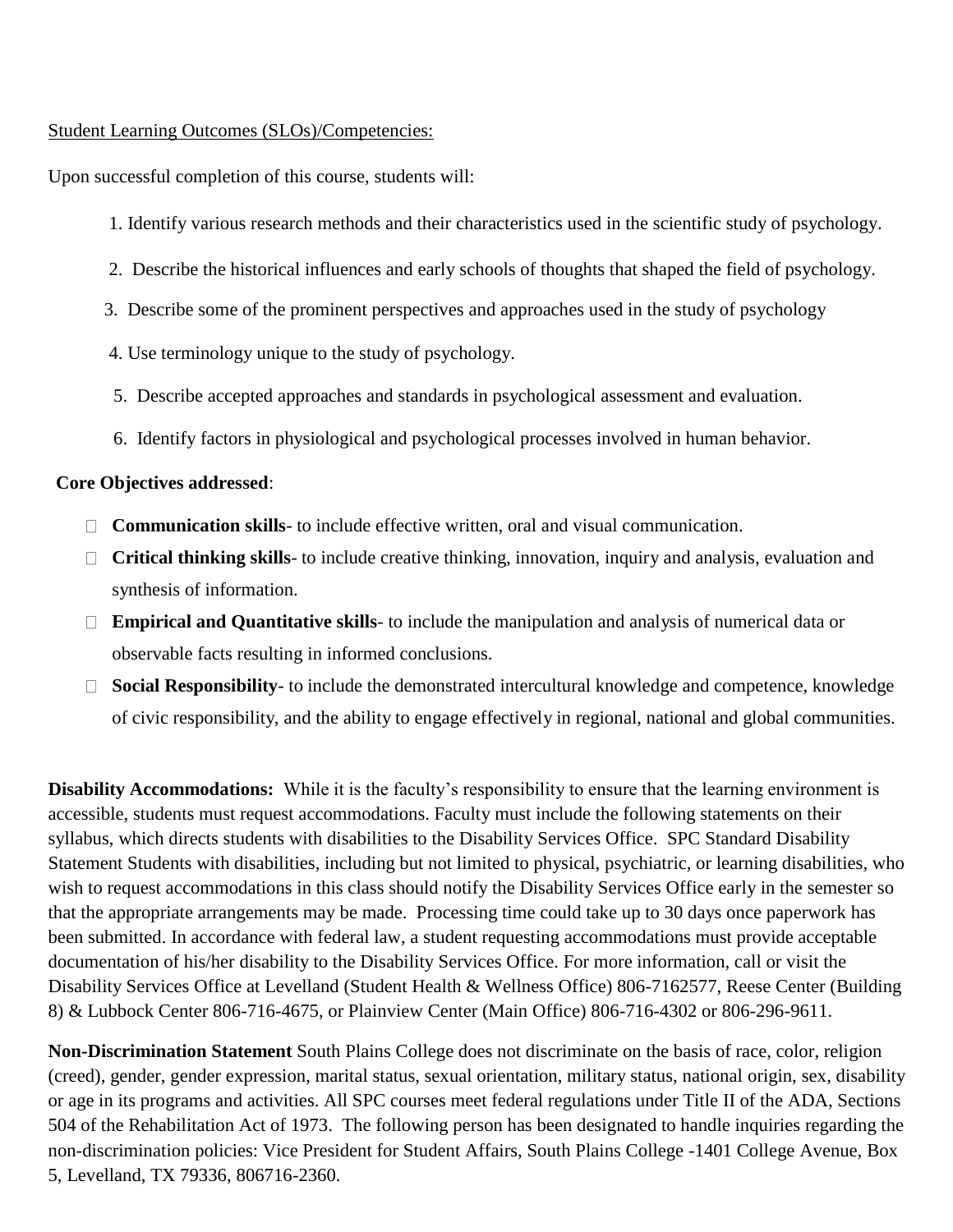**Title IX Pregnancy** Statement If you are pregnant, or have given birth within six months, Under Title IX you have a right to reasonable accommodations to help continue your education. To activate accommodations you must submit a Title IX pregnancy accommodations request, along with specific medical documentation, to the Director of Health and Wellness. Once approved, notification will be sent to the student and instructors. It is the student's responsibility to work with the instructor to arrange accommodations.

**Academic Integrity**: You are expected to do your own work. You may not work with another person to complete your assignments, discussions, or when taking your exams. You may not copy another student's work and present it as your own. You may not allow another student to copy your work. Complete honesty is required of the student in the presentation of any and all phases of course work. If the instructor determines an assignment to be plagiarized, the result can range from a zero for that assignment to failure of the course. The result will be determined by the instructor. See SPC College Catalog for additional information.

**Equal Opportunity**: South Plains College strives to accommodate the individual needs of all students in order to enhance their opportunities for success in the context of a comprehensive community college setting. It is the policy of South Plains College to offer all educational and employment opportunities without regard to race, color, national origin, religion, gender, disability or age. In short, "Bigotry will not be tolerated." (Student Guide)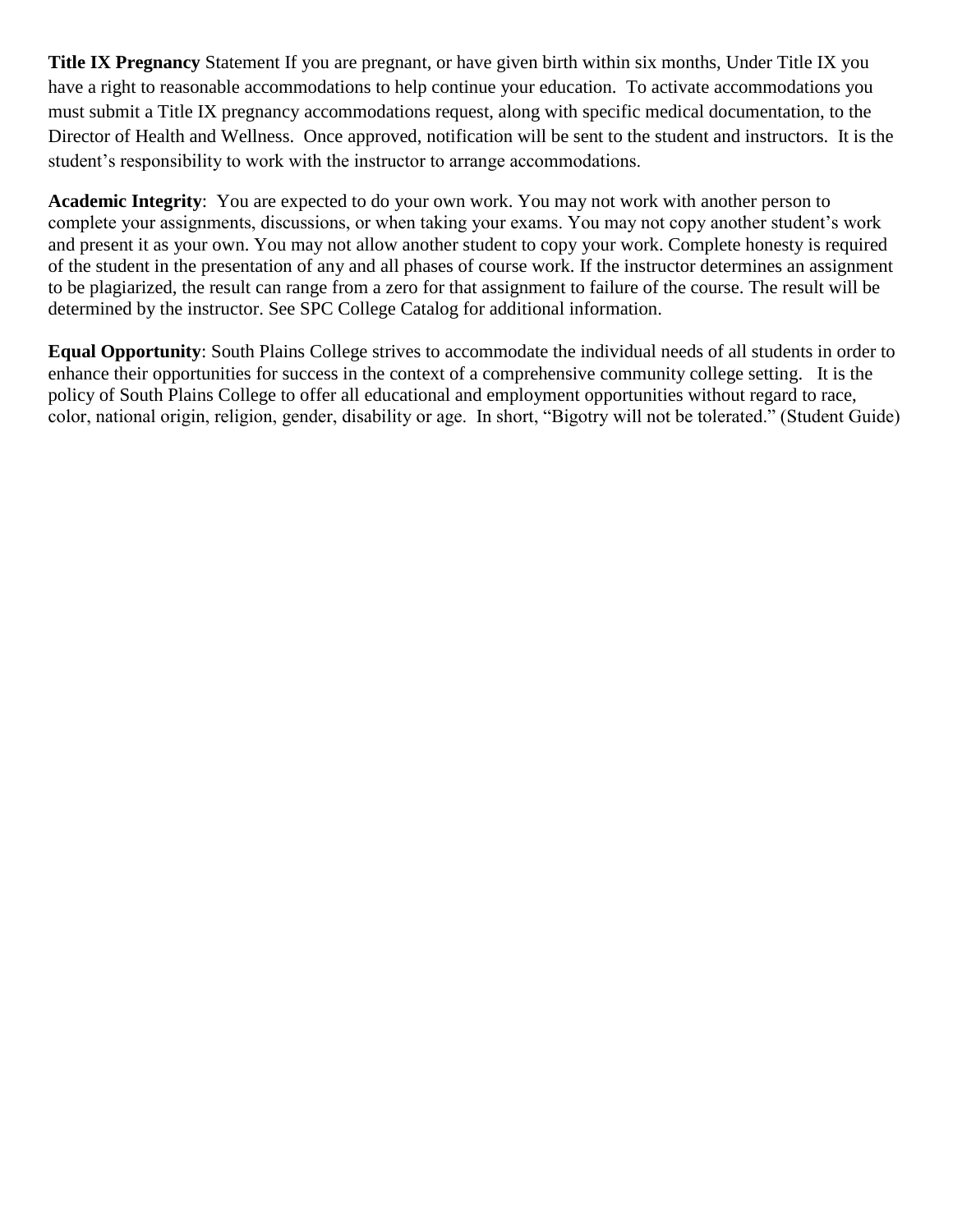## **Instructor's Course Information: Coach Braziel**

**Course Information**: PSYC 2301 – Fall 2021

**Office Hours: Monday, Tuesday, Thursday 2:16-3:06 Wednesday 2:30-3:13 Email Address**: [jbraziel@southplainscollege.edu](mailto:jbraziel@southplainscollege.edu)

**Course Websites**: Blackboard (southplainscollege.blackboard.com)

## **Classroom Policies**:

- **Respect for Fellow Students**: All students will maintain respect for fellow classmates' personal beliefs, values, morals and life situations. Insensitivity concerning race, religion, sex/gender, sexual orientation, mental/physical disability, psychological disorders, age, or socio-economic status (family situation) will not be tolerated.
- **Electronic Devices**: The **use of cell phones** is not permitted in the classroom; they should be silenced and put away while in the classroom. Devices used for note-taking are permitted, but should be used responsibly and should not create distractions for you or others.
- □ **Tardiness**: Please do your best to manage your time well and be on time to class. If you are tardy, please enter the room *quietly* and take a seat as close to the door as you can get. Being late to class is disruptive to your fellow classmates.
- **Disruptive Behavior**: "Failure to comply with lawful directions of a classroom teacher relative to maintaining good order is considered misconduct on the part of the student. Disruptive behavior will be handled in compliance with the Levelland High School and LISD code of conduct. "Repeated violations of disrupting a class will result in the student being dropped from the course."

**Attendance & Administrative Drop Policy**: Attendance will be taken during each class session. Students will be responsible for material presented and discussed in class. Due to South Plains College attendance policies, any student who fails to attend 5 classes during the semester or

fails to complete two major grades **may** be dropped from the course with 'X'.

Late Work and Missed Work: The work is due on the dates assigned and will have late penalties (10) points per day) if that date is missed. You cannot wait till the end of the semester to do the work.

Text Book: You will use Open Stax Psychology. OpenStax (Rice University/Bill & Melinda Gates Foundation) <https://openstaxcollege.org/textbooks/psychology> Follow the link above for the following options: FREE View the interactive book on-line. -\$4.99 Download the book in iBooks to your computer or phone, or tablet. -\$40 purchase a hard copy printed version of the book through the bookstore, Amazon or other sources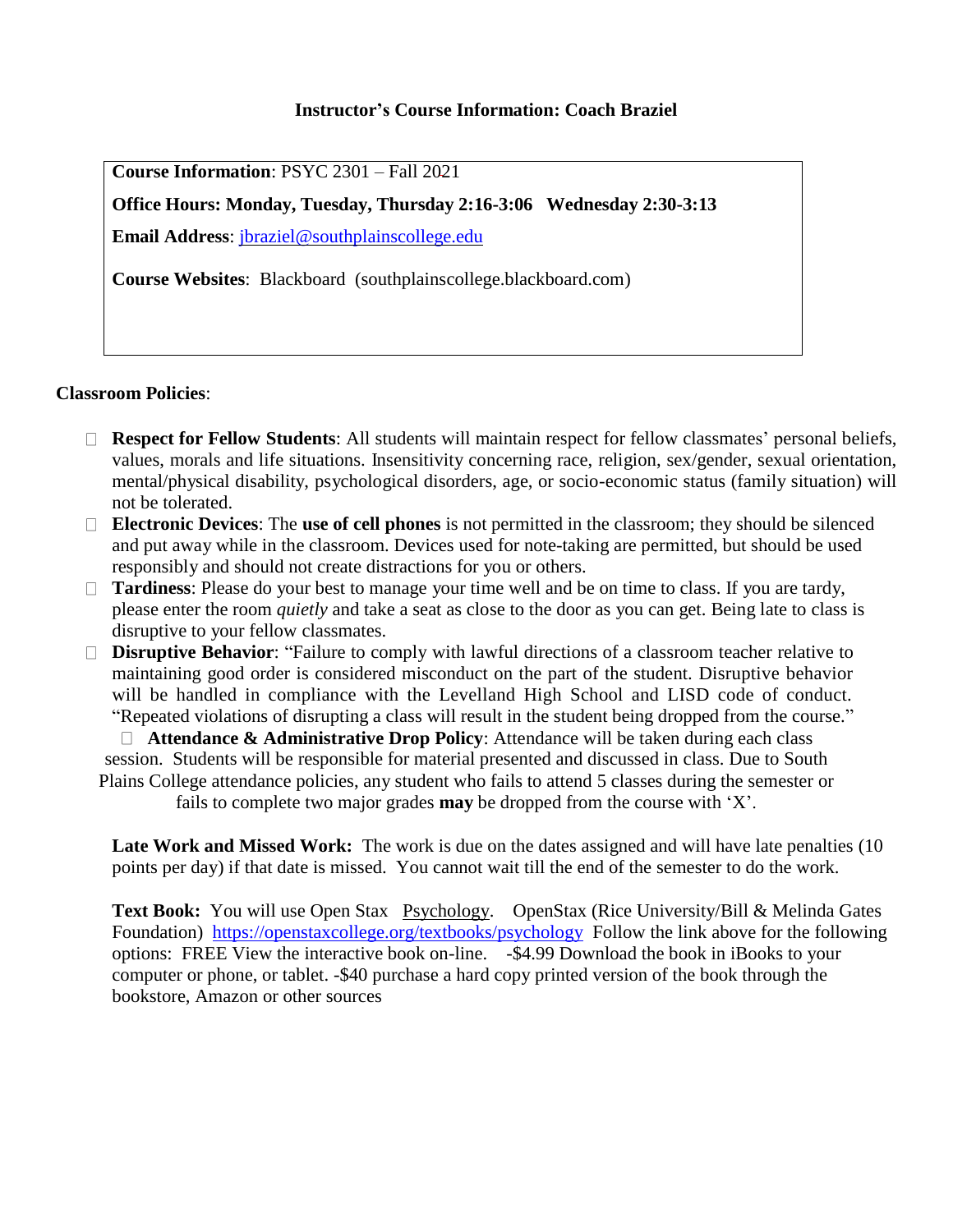## **Grading Policy and Method of Evaluation:** It is possible to earn up to 960 points in this course, as follows:

| Description                  | <b>Possible Points</b> |
|------------------------------|------------------------|
| 10 Assignments $@$ 40 points | 400                    |
| 12 Discussion/Responses @ 5  | 60                     |
| Points                       |                        |
| 1 paper/project @100 Points  | 100                    |
| 4 Exams @ 100 points         |                        |

Final Grades will be determined by calculating the total amount of points earned by you this semester. These points are percentages of the scores in the previous chart.

> A=90% of 960 which is 864 to 960 B=80% of 960 which is 768 to 863 C=70% of 960 which is to 672 to 767 D=60% of 960 which is 576 to 671 F=less than 60% below 576

**Exams** *( 4 exams @ 100 points each or 400 points total):* Throughout the semester 4 (four) exams will be given. Exams may contain multiple choice questions and an essay question. Exam 4 which is also the final exam, will not be cumulative. **See Class Schedule for Exam Dates.** During exams everything you brought to class that day will be kept out of sight the entire time. This includes all electronic devices (i.e., cell phones, tablets, laptops, etc.), notebooks, backpacks, and purses. No hats or "headgear" of any kind will be worn, including headphones.